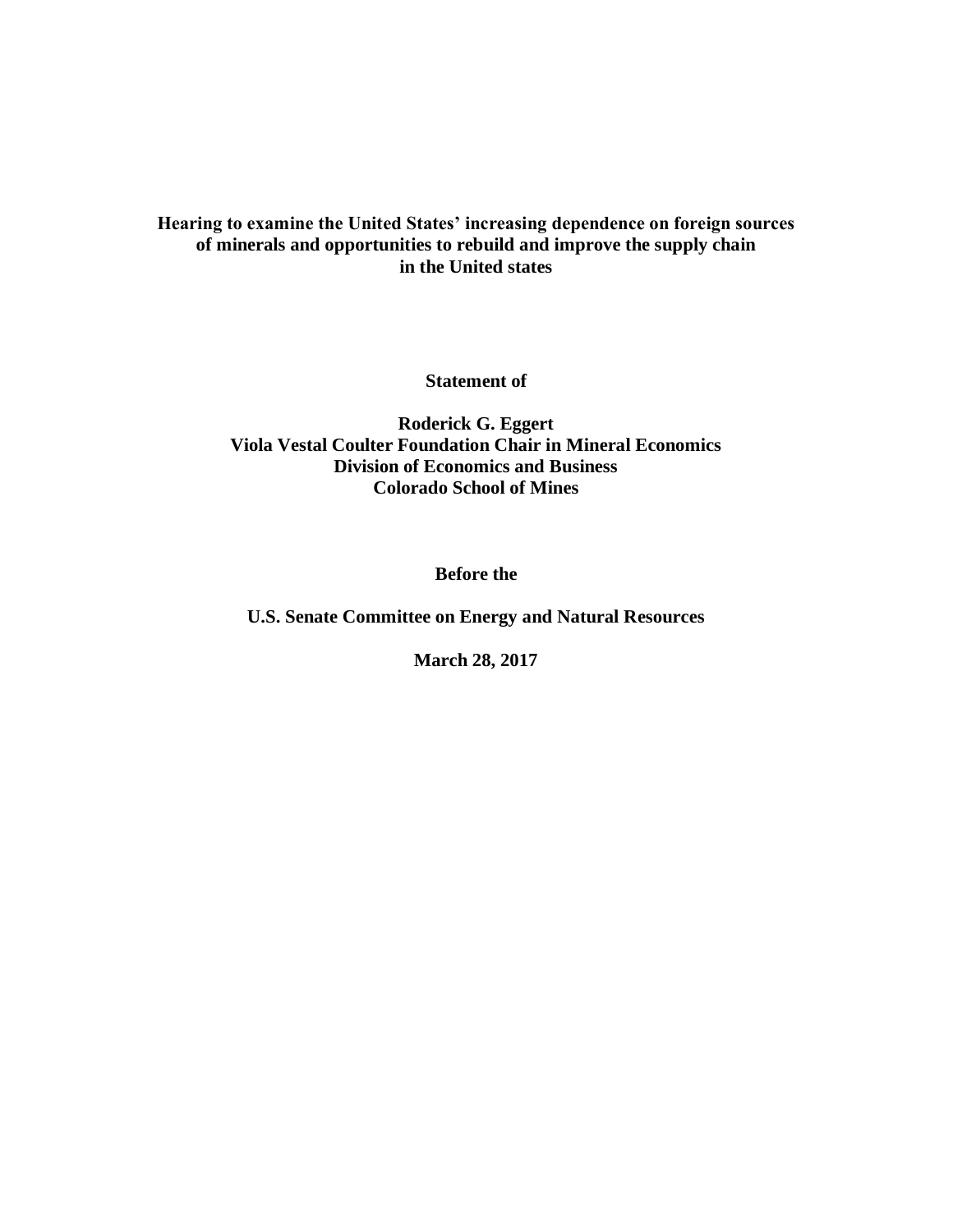## **Roderick G. Eggert Colorado School of Mines March 28, 2017**

## **Introduction**

Chairman Murkowski, Ranking Member Cantwell, and Members of the Committee, thank you for the opportunity to speak today. I am Rod Eggert, Viola Vestal Coulter Foundation Chair in Mineral Economics at Colorado School of Mines. As part of my university responsibilities, I am deputy director of the Critical Materials Institute, an energy innovation hub (multi-institutional research consortium) funded by the U.S. Department of Energy and led by the Ames Laboratory. My area of expertise is the economics of mineral resources and materials.

I organize my remarks into three sections. First, I describe the context for current concerns about dependence on foreign sources of minerals and improving U.S. supply chains. Second, I present my views on appropriate roles for government in light of these concerns. Third, in the bulk of my testimony, I comment on the roles of research and education in fostering innovation and domestic supply chains for mineral resources and materials.

## **Context**

First, it is not import dependence itself but rather *risky* import sources that are threats to U.S. users of mineral resources and the technologies that these resources underpin. In fact, import reliance is good if foreign sources are available at lower costs or are of higher quality than alternative domestic sources. In many cases, imports are simply intracompany transfers within a vertically integrated company; import reliance reflects an efficiently organized supply chain in which each step takes place in the location best suited to undertake this step. Approximately 62% of all U.S. imports, not just mineral resources, are intermediate products that U.S. entities use as inputs into the production of goods produced within the United States.<sup>i</sup>

Import dependence is a problem, however, when it puts supply chains and U.S. companies and material users at risk. Such is the case when imports come from one or a small number of production facilities, companies or countries – especially countries in which political decisions, restrictions on international trade, civil disruptions, or other developments may restrict access to materials for U.S. users.

Second, import dependence is one aspect of the broader and more-fundamental issue of supply-chain risk and raw-material availability. Short-term supply-chain risks may be due to: a limited number of mines, production facilities or companies (whether domestic or foreign); rapid, unanticipated demand growth for a material with small, existing markets; or reliance on by-product production of a material. Over the longer term, raw-material availability reflects: fundamental geochemical abundance or scarcity of chemical elements; investments in basic science, mineral exploration, mine development and process engineering to enable extraction and recovery of elements from rocks and minerals, manufacturing wastes and end-of-life products; environmental and social issues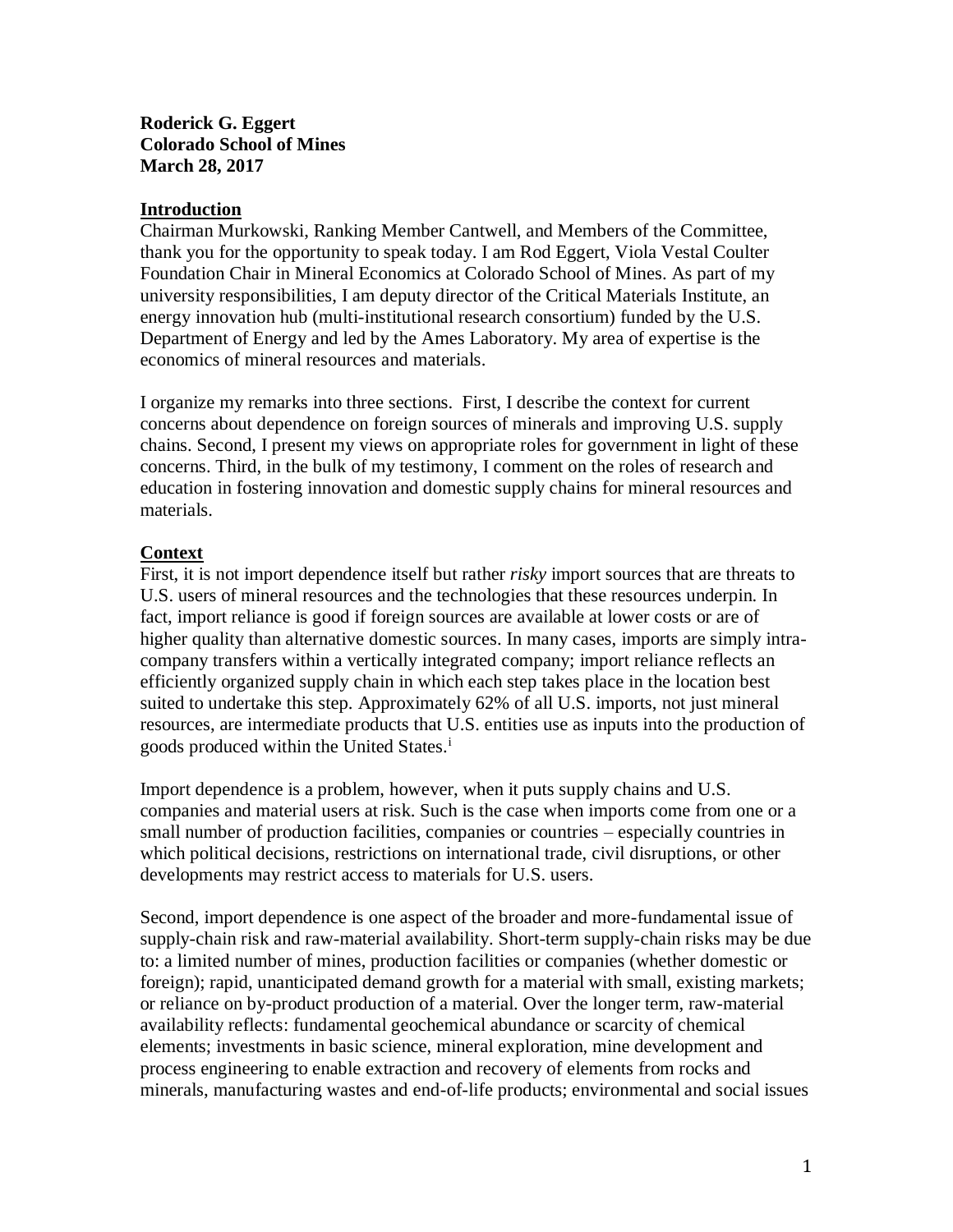associated with mining lower-grade raw materials in more-remote locations; and availability of scientists, engineers and other professionals in the disciplines necessary for assuring material supply chains.

Third, the overall need for mineral resources will grow over time. Thus, existing sources and recycling will be insufficient to satisfy future demands (Ali, et al., 2017).

# **Government's Roleii**

We appropriately rely primarily on private initiative to develop the mineral resources, materials and technologies that underpin today's society – technologies that encompass energy, health care, electronics and communications, transportation, environmental protection and national defense, among others.

But government plays essential roles in both establishing the institutional framework in which private activities occur and acting when markets do not work well. With respect to mineral resources and raw-material supply chains, government plays essential roles in:

- Facilitating undistorted international trade,
- Establishing a framework for efficient development of domestic natural resources that appropriately protects the natural environment and considers not only national needs but also the interests of the communities in which resource development occurs,
- Collecting and disseminating information, as well as carrying out strategic analysis, on which both private and public decisions can be made, and
- Fostering innovation and domestic supply chains through research and education.

The first role is outside the scope of this hearing. The second and third roles are the subject of other testimony at this hearing. Thus, I focus the rest of my testimony on the fourth role, fostering innovation and domestic supply chains through research and education.

## **Fostering Innovation and Domestic Supply Chains Through Research and Education**

Although not a panacea, innovation is key to improving human living standards, environmental quality and even social well-being. Research and education are the means through which innovation occurs.

Private companies and individuals certainly have incentives to, and do, invest in research and education because of the benefits they bring to companies and individuals. But from society's perspective, private companies and individuals by themselves underinvest in research and education because the benefits are uncertain, often far in the future and often difficult for companies and individuals to fully capture.

*Research*. Over the longer term, there are three fundamental ways to manage supplychain risks and assure resource availability: (1) enhance and diversify production, (2)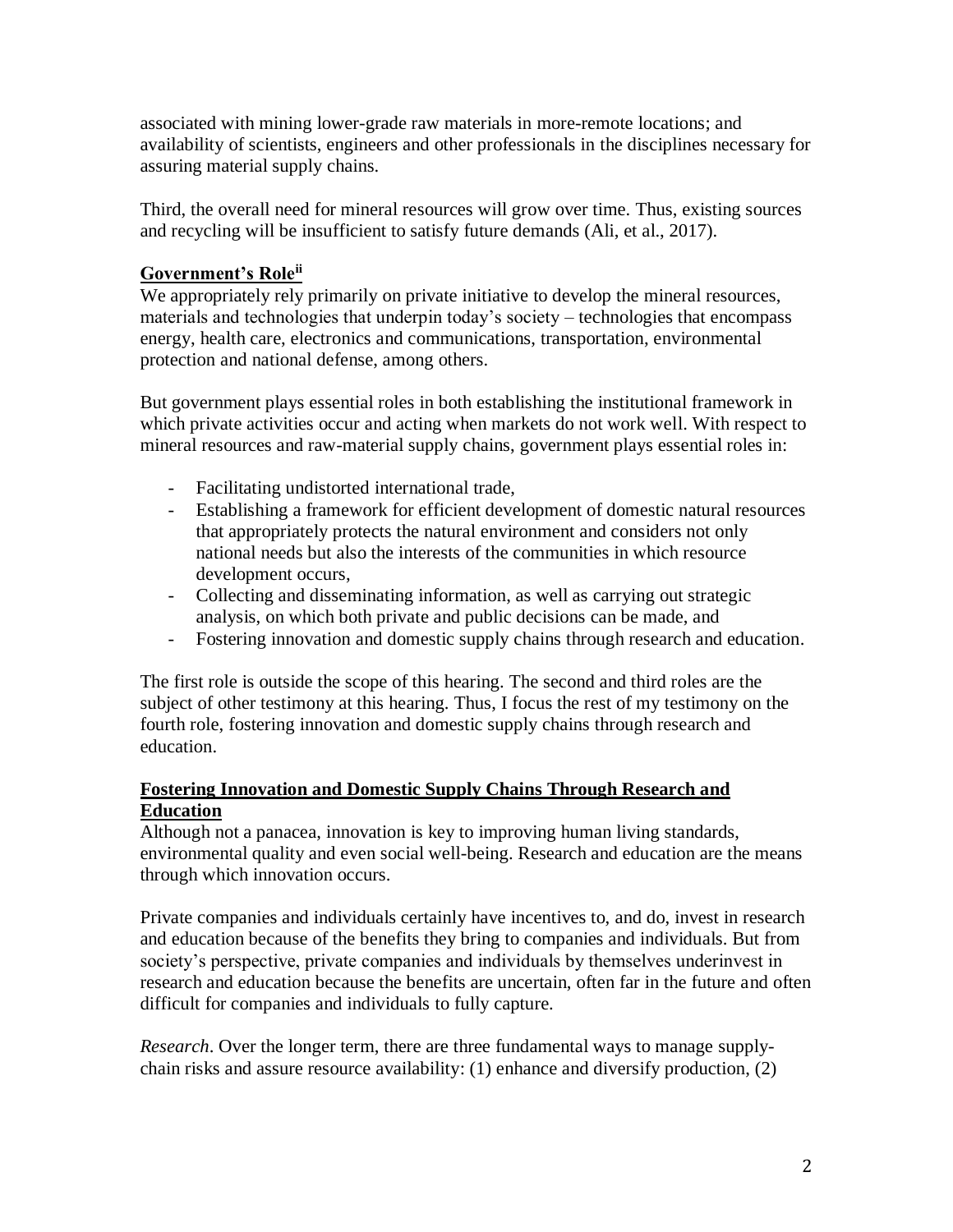waste less, and (3) use less. Research creates knowledge and technological options in all three areas.

Innovation to enhance and diversify production is the domain of research in basic geoscience, mineral processing and extractive metallurgy.

Innovation to waste less is the domain of research in improving manufacturing efficiency and increasing recycling of both manufacturing wastes and end-of-life products.

Innovation to use less, especially of those materials that are subject to the greatest shortterm supply chain risks and long-term constraints on availability, is the domain of materials science and engineering.

Among the grand research challenges central both to enhancing and diversifying production and to reducing wastes are:

- Chemical separations, as highlighted by a 2016 paper in *Nature,* which identifies improving the separation of rare-earth elements as potentially revolutionary in terms of unlocking new and greater quantities of resources using less energy and with less environmental damage (Sholl and Lively, 2016), and
- Resource efficiency, enhancing the degree to which we recover multiple elements and materials that exist in a mineral deposit, manufacturing waste or end-of-life product (Söderholm and Tilton, 2012; Eggert, 2016). In practice, mining and recycling operations appropriately are driven by commercial considerations. These operations optimize the recovery of the most-valuable element or elements, which typically comes by not recovering any or all of the less-valuable elements that might be recovered. Innovation has the potential to improve the technical efficiency of recovery and to lower processing costs.

There are special roles for government to play in two specific aspects of research:

- Facilitating early-stage research and development (R&D) that is especially prone to underinvestment by the private sector acting alone, for reasons described above, and
- Facilitating the commercialization of promising ideas and new knowledge created in early-stage R&D through mechanisms such as public-private partnerships. In a perfect world, any promising new idea developed at a national laboratory or university would be picked up by the private sector. In practice, however, promising ideas often languish because of insufficient communication between basic researchers and commercial developers of new technologies.

*Education*. Education and research go hand in hand. Educational programs, especially those at the graduate level, educate and train the next generation of scientists and engineers, who in the future will respond to concerns about newly emerging critical minerals. Education and research in the geosciences, mining, mineral processing and extractive metallurgy, environmental science and engineering, manufacturing, and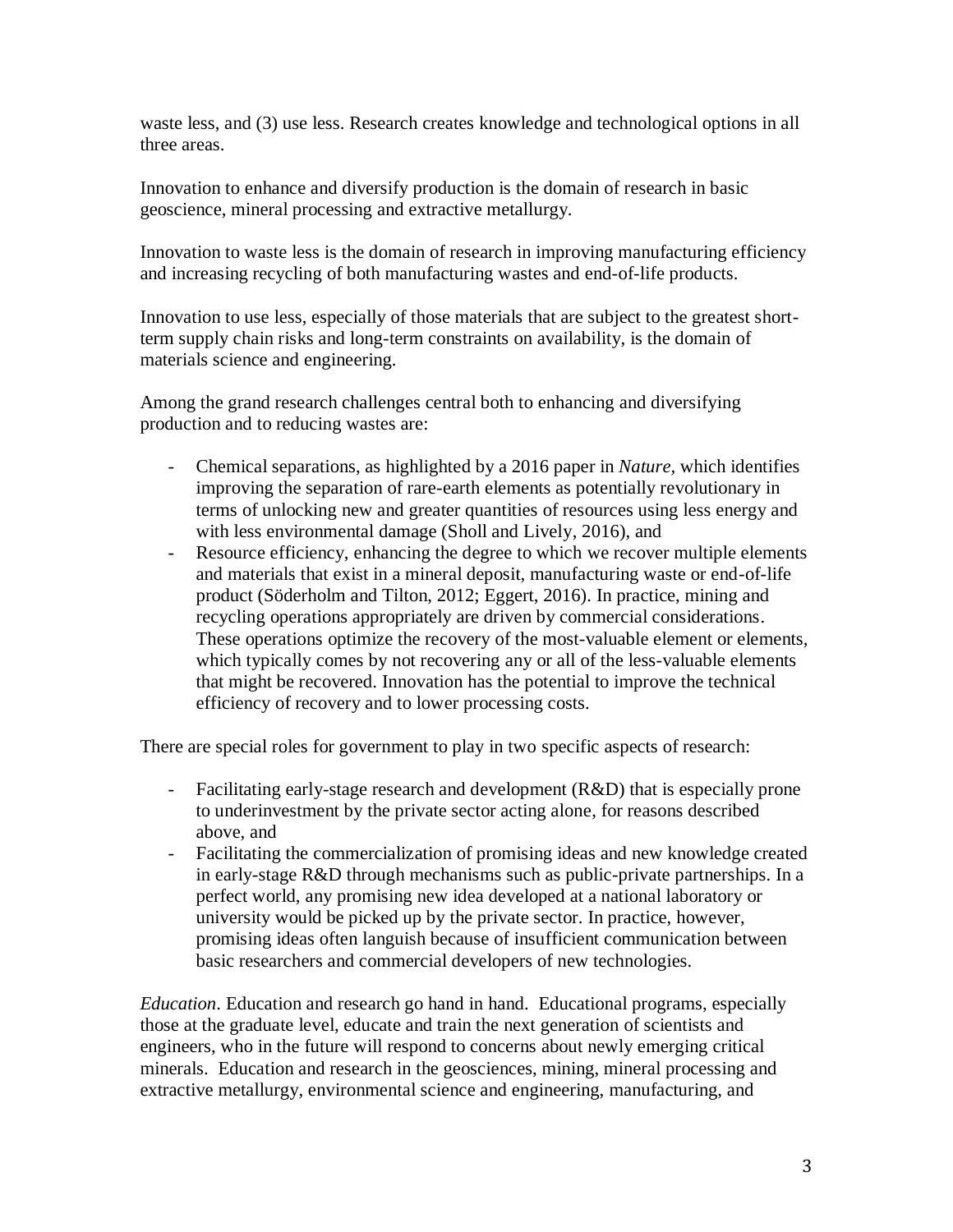recycling can mitigate supply risks and increase material availability. Improvements in materials design—fostered by education and research in materials science and engineering—can ease the pressures imposed by those elements and materials subject to supply risks or limited availability.

Part of the educational challenge today is broad and relates to study of science, technology, engineering and mathematics, as highlighted in a number of National Research Council studies (for example, U.S. National Research Council 2007 and 2012).

Part of the educational challenge is narrower and relates to discipline-specific issues and the dearth of professionals in economic geology, mining, mineral processing and extractive metallurgy. A 2013 study of the National Research Council highlights these issues (U.S. National Research Council, 2013). Without well-educated professionals in the necessary disciplines, it will be difficult to rebuild and improve raw-material supply chains in the United States.

*Critical Materials Institute*. One example of an existing federal activity in the area of innovation and raw-material supply chains is the Critical Materials Institute (CMI), an energy innovation hub funded by the Department of Energy [\(http://cmi.ameslab.gov\).](http://cmi.ameslab.gov)/) The special focus of this research initiative is developing technological options for assuring supply chains of materials that provide essential properties to emerging cleanenergy technologies, including high-efficiency motors, batteries, advanced lighting and solar materials.

CMI conducts early-stage research in all three areas identified above: to diversify and expand the availability of materials throughout their supply chains, to reduce wastes by increasing efficiency of manufacturing and recycling, and to reduce demand by identifying substitutes for materials subject to supply-chain risks. CMI also facilitates the commercialization of the new knowledge it creates through the active participation of its industry members.

Among CMI's current priorities is demonstrating the production of NdFeB magnets, essential in high-efficiency motors and at present produced almost entirely in China, using materials and technologies located entirely in the United States.

*Recycling*. Domestic supply chains already are well established for recycling manufacturing wastes and end-of-life products containing the major metals used in construction, transportation equipment, consumer durables and capital equipment – especially steel, aluminum, copper and lead. On the other hand, relatively little recycling takes place that recovers minor and specialty metals from end-of-life products. These minor and specialty metals typically are used in small quantities but provide essential properties and functionality to modern engineered materials – for example, neodymium in permanent magnets used in high-efficiency motors, lithium and cobalt in batteries, yttrium and europium in fluorescent lighting, and germanium and indium in flat-panel displays.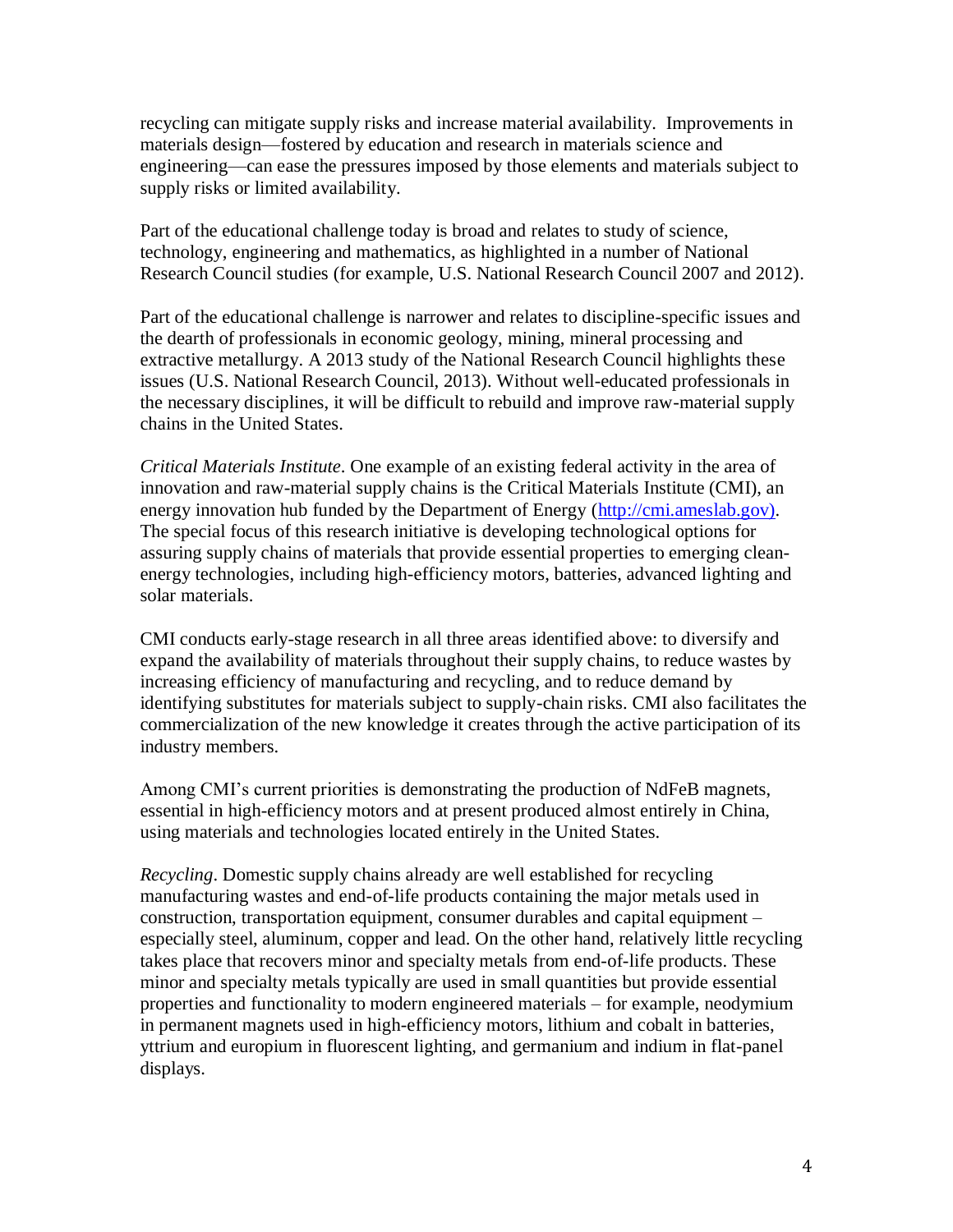Considerable research is ongoing at present, including in CMI, to develop processes that will improve the technical and commercial attractiveness of recovering these minor and specialty metals. The technical challenges of separating and recovering multiple minor elements from complex materials are considerable – the grand challenge of resource efficiency that I noted above. But we are optimistic that with time and effort these challenges can be overcome. There are two other considerations, however, that lead me to be cautious about how large recycling's role will be in supplying these minor and specialty metals.

First, products containing these elements often are widely dispersed when they no longer are used – think of old cell phones, computers, computer monitors and television sets, which often wind up in desk drawers, attics and basements. The degree to which used aluminum cans were recycled fell with the spread of single-stream recycling and the demise of reverse vending machines. Without better social systems for collecting the products that are potential sources of minor and specialty metals, recycling will be limited.

Second, and more importantly, demand is likely to grow significantly for products containing these minor and specialty elements, and these products have lifetimes that range from years to a decade or more. The faster the rate of demand growth and the longer the product lifetime, the lower the percentage of demand that can be satisfied through recycling of end-of-life products. Consider a simplistic example with the elements silver, indium, and tellurium that are minor (but essential) constituents in several types of solar materials. A typical solar panel is expected to last twenty years or more. Imagine that (a) 10 units of a minor element are contained in solar panels installed this year, (b) over the life of these solar panels, the demand for the solar panels triples and (c) as a result the demand for these elements increases to 30 units per year. Future recovery of these minor elements when today's solar panels are recycled at most could satisfy one-third of the future demand for these elements, assuming no loss of material during recycling.

I am not suggesting that recycling is not an important focus of R&D efforts; recycling R&D is essential. Rather I am urging us not to think of recycling as a major substitute for resource development and mining. Both recycling and new mines will be required to meet future demands. Innovation through research and education is key to rebuilding and improving domestic supply chains of minerals and materials.

#### **Closing**

Thank you for the opportunity to testify today. I am happy to address any questions the Committee Members have.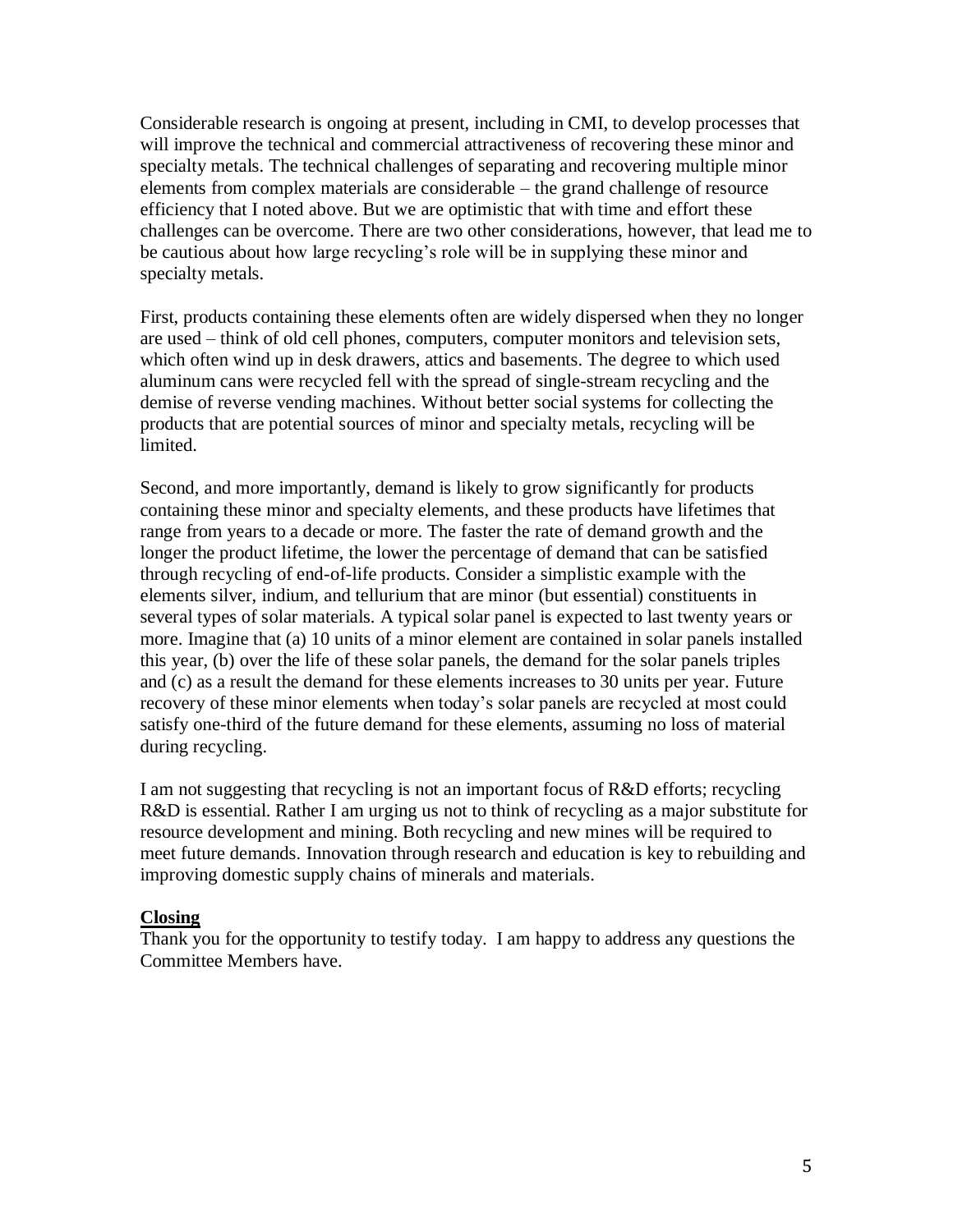## **References**

Ali, S.H., D. Giurco, N. Arndt, and others. "Mineral supply for sustainable development requires resource governance," *Nature*, volume 543, 16 March 2017, pp. 367-372. Available at [www.nature.com.](http://www.nature.com/)

American Physical Society and Materials Research Society. *Energy Critical Elements: Securing Materials for Emerging Technologies* (Washington, D.C., American Physical Society, 2011). Available at [www.aps.org.](http://www.aps.org/)

Eggert, Roderick G. "Critical Minerals and Emerging Technologies," *Issues in Science and Technology*, volume XXVI, number 4, 2010, pp. 49-58. Available at [www.issues.org.](http://www.issues.org/)

Eggert, Roderick G. "Minerals Go Critical," *Nature Chemistry*, volume 3, September 2011, pp. 688-691. Available at [www.nature.com/nchem/journal/v3/n9/index.html.](http://www.nature.com/nchem/journal/v3/n9/index.html)

Eggert, Roderick G. "Economics perspectives on sustainability, mineral development, and metal life cycles," pp. 467-484 in Reed M. Izatt, editor *Metal Sustainability: Global Challenges, Consequences, and Prospects* (Hoboken, New Jersey, Wiley, 2016).

Sholl, David S. and Ryan P. Lively. "Seven chemical separations to change the world," *Nature*, volume 532, Issue 7600, 28 April 2016, pp. 435-437. Available at [www.nature.com.](http://www.nature.com/)

Söderholm, P. and J.E. Tilton. "Material efficiency: an economic perspective," *Resources, Conservation and Recycling*, volume 61, April 2012, pp. 75-82. Available at http://www.sciencedirect.com/science? ob=ArticleListURL& method=list& ArticleList [ID=1170016130&\\_sort=r&\\_st=13&view=c&md5=649aaf21c8a33c30dadf7241db3e21a0](http://www.sciencedirect.com/science?_ob=ArticleListURL&_method=list&_ArticleListID=1170016130&_sort=r&_st=13&view=c&md5=649aaf21c8a33c30dadf7241db3e21a0&searchtype=a) [&searchtype=a.](http://www.sciencedirect.com/science?_ob=ArticleListURL&_method=list&_ArticleListID=1170016130&_sort=r&_st=13&view=c&md5=649aaf21c8a33c30dadf7241db3e21a0&searchtype=a)

U.S. National Research Council. *Rising Above the Gathering Storm: Energizing and Employing America for a Brighter Economic Future* (Washington, D.C., National Academies Press, 2007). Available at [www.nap.edu.](http://www.nap.edu/)

U.S. National Research Council. *Minerals, Critical Minerals, and the U.S. Economy* (Washington, D.C., National Academies Press, 2008). Available at [www.nap.edu.](http://www.nap.edu/)

U.S. National Research Council. *Rising Above the Gathering Storm: Developing Regional Innovation Environments* (Washington, D.C., National Academies Press, 2012). Available at [www.nap.edu.](http://www.nap.edu/)

U.S. National Research Council. *Emerging Workforce Trends in the U.S. Energy and Mining Industries: A Call to Action* (Washington, D.C., National Academies Press, 2013). Available at [www.nap.edu.](http://www.nap.edu/)